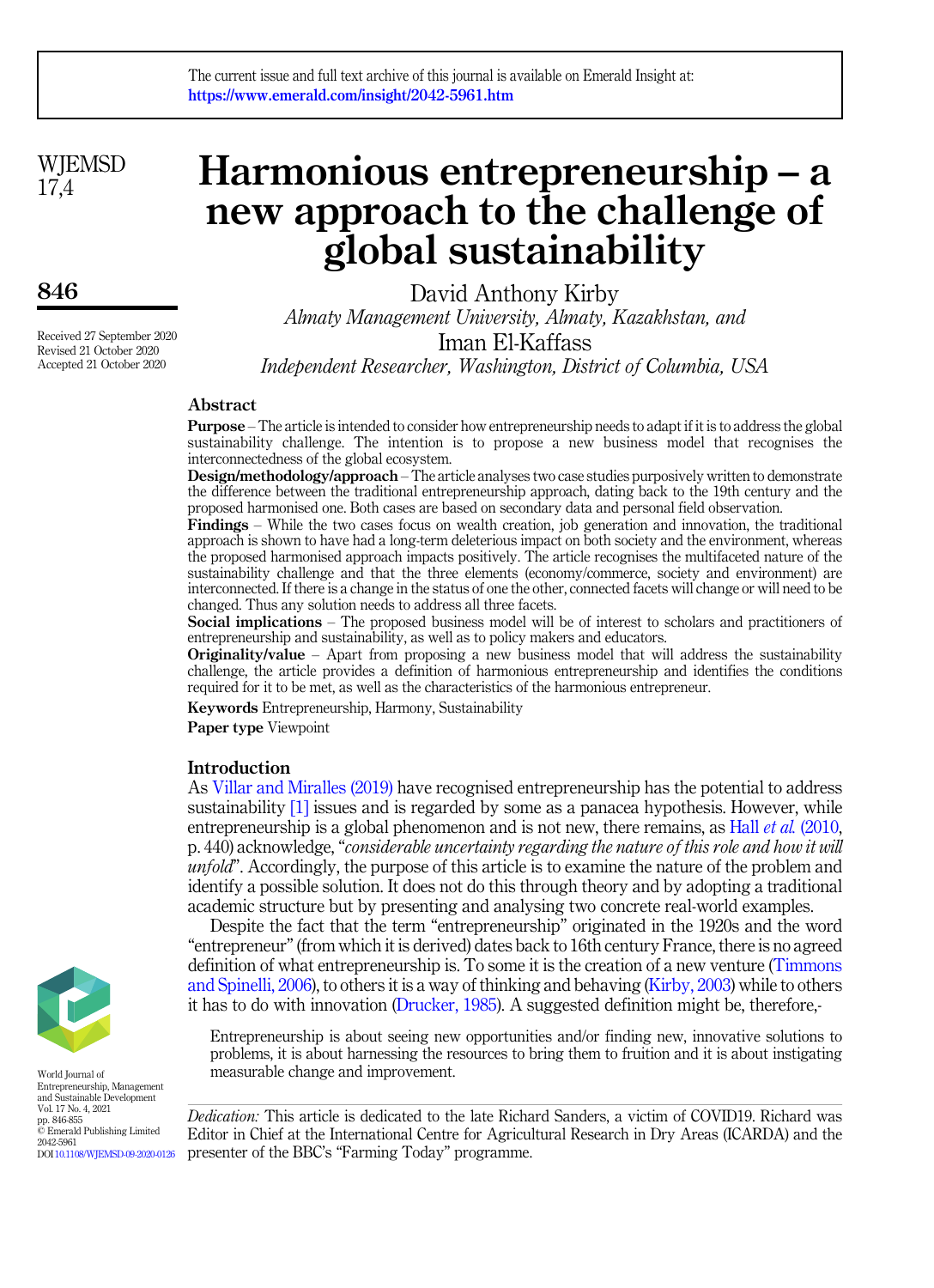This would very much fit with [Schumpeter](#page-8-5)'s (1943) view of entrepreneurship as creative destruction–it results from "new combinations" (innovations) and is disruptive, bringing about change.

The traditional approach to entrepreneurship

According to Schumpeterian economics, entrepreneurship disturbs the status quo – it knocks the economic system out of its equilibrium or steady state through the introduction of innovations. However, it need not necessarily lead to improvement – and this is the problem. Entrepreneurs traditionally have brought about change and have been responsible for creating jobs and growing the economy, but their activities can have, and have had, negative consequences as the following case study demonstrates.

At the beginning of the 19th century, Widnes, in the North West of England, was a rural village nestling on the northern banks of the River Mersey. The 1,063 inhabitants were engaged mainly in farming and fishing and the river was unpolluted and alive with fish. By the end of the century, as a result of the endeavours of industrial entrepreneurs such as Henry Deacon (1822–76), Holbrook Gaskell (1813–1909), William Gossage (1799–1877), John Hutchinson (1825–65), Ludwig Mond (1830–1909), Frederick Muspratt (1825–72) and others, it had become a town of around 28,250 people that was the origin and heart of the modern chemical industry [\[1\].](#page-6-0)

There can be no doubt that such entrepreneurial activity brought about change and created an industry that produced wealth for the owners  $[2]$ , the investors, the region and the UK, but it did not result in improvement in environmental or human conditions. As [Shehrard](#page-8-6) [\(1897](#page-8-6), p. 47) observed:

the foul gases that belched forth night and day from the many factories rot the clothes, the teeth and, in the end, the bodies of the workers, have killed every blade of grass and tree for miles around

This was despite the fact that by 1864, the UK Government had been so concerned about the atmospheric pollution, and the damage it was causing, that Parliament had introduced a bill intended to control the emission of noxious vapours. Clearly it was ineffective.

It was not just atmospheric pollution that was the problem, however, but the living and working conditions of the people. By the middle of the century, Widnes had been transformed from a riverside hamlet into a settlement

with dingy, unfinished streets of hastily constructed houses, with works that were belching forth volumes of the most deleterious gases and clouds of black smoke from chimneys of inadequate height...The air reeked with gas...and small and large heaps of stinking refuse began to accumulate. ([Allen, 1907,](#page-7-1) p. 168).

The homes had no proper sewerage and industrial disease and injury were rampant. The long hours worked in the chemical industry made matters worse. Exposure to acid and chlorine gas created terrible problems and those who escaped death or disfigurement all too often ended their lives in the workhouse [\[3\]](#page-7-2) ([Walton, 1987\)](#page-9-0).

Additionally the toxic waste produced by the factories created not just visual pollution but a local health hazard that persisted for decades. Known locally as "galligu" ([Freeman, 2008\)](#page-8-7), by 1891 some 500 acres of land had been covered with toxic waste to a depth, according to the Government's Akali Inspector, of  $12$  feet  $-10$  million tons, of which  $15$  per cent was sulphur. Not only did rainwater turn the waste into a serious health hazard, but the wind would cause it to burst into flames.

While these problems had an immediate and local damaging impact on the environment and its people, the ramifications lasted longer and were more widespread. The fumes contributed to the incidence of the acid rain that polluted waterways and destroyed flora and

A systemic approach to sustainability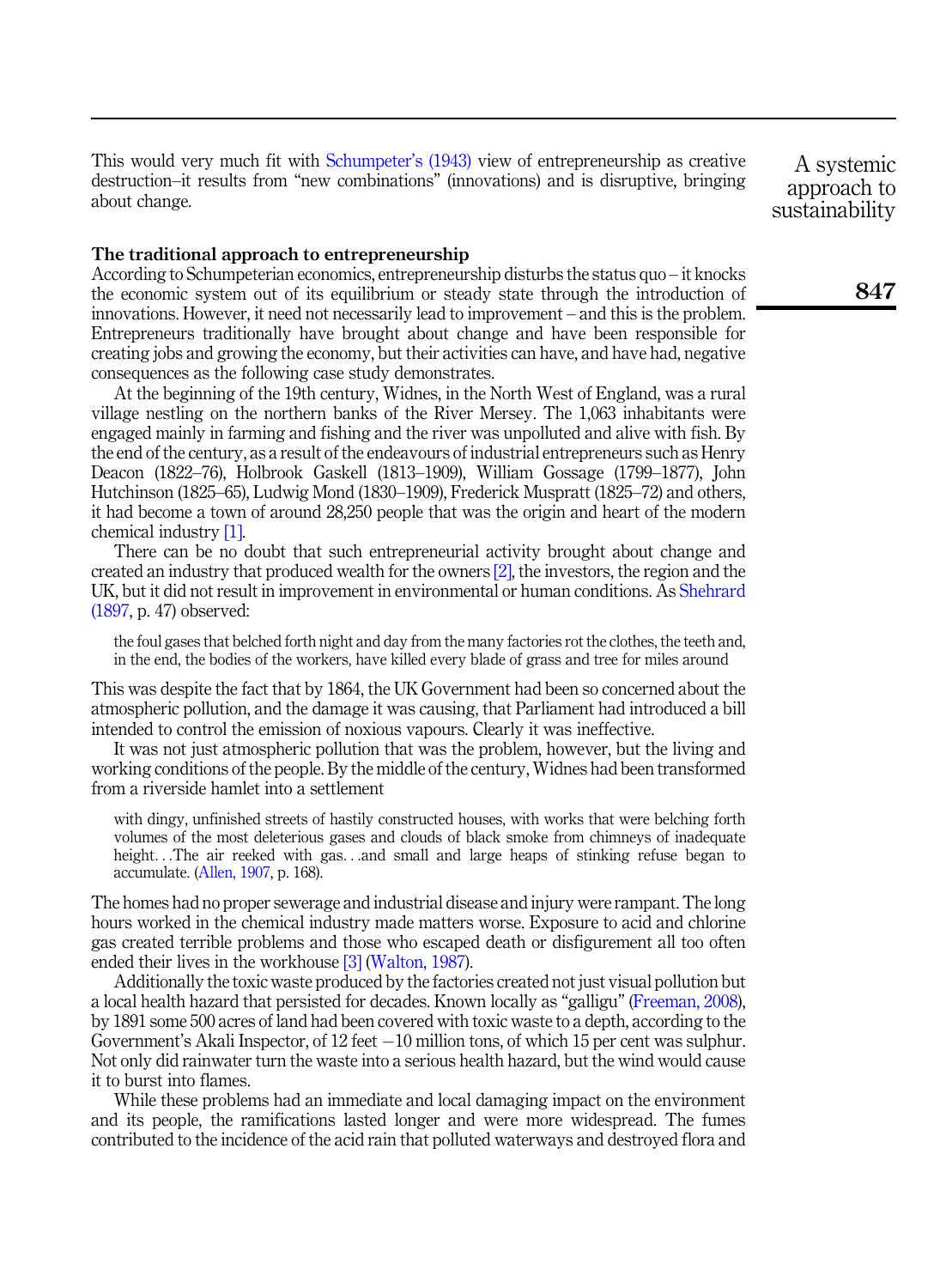fauna not just locally but in other parts of the country and as far afield as Northern Europe ([Barrett and Brodin, 1955\)](#page-7-3). It was not until 1985 that an £8 billion sterling campaign was embarked upon to improve water quality in the Mersey river and not until 2002 that oxygen levels in the river were capable of supporting fish once more. It took until 2009, some 162 years after Hutchinson's first chemical factory had been opened, for the river to be declared cleaner than at any time since the start of the industrial revolution, similarly with the toxic waste. This only began to be reclaimed in 2008 having been unusable and a health hazard for over 100 years. **WIEMSD** 

> Clearly as a result of the entrepreneurial innovations introduced in 19th century Widnes jobs were created as the entrepreneurship literature suggests ([Birch, 1979](#page-7-4)) and the town became not only the seedbed for new large firms ([Committee of Inquiry on Small Firms, 1971\)](#page-8-8) but the birthplace of the modern global chemical industry  $[4]$ . However, while wealth and jobs were generated, the failure to recognise the interconnectivity of the system meant that the environment was severely impacted. The atmospheric pollution and toxic waste destroyed the local flora and fauna while the lack of attention to the conditions of the employees and their families resulted in a residential environment that was both poor and physically unattractive, as well as unpleasant and a health hazard – conditions that lasted for well over a century. While such local conditions have been ameliorated, somewhat, in recent years [\[5\],](#page-7-6) at considerable expense, the more widespread impact of the industry on the environment has not.

> Cases such as this, which have been repeated globally, have raised questions about whether entrepreneurship is compatible with the concept of sustainability [\(Gawel, 2012](#page-8-9)). As a consequence "scholars and practitioners are therefore increasingly exploring whether modified and completely new business models can help maintain or even increase, economic prosperity by either radically reducing negative or creating positive external effects for the natural environment and society." [\(Schaltegger](#page-8-10) et al., 2016, p. 4).

#### A harmonised approach to entrepreneurship

While the sustainability challenge is not new, as the above case demonstrates, the severity and consequences of such, similar and subsequent actions around the globe have been recognised only relatively recently. It was not until the founding of Greenpeace in 1971, for example, and the recognition in 1986 of the potential problems of global warming, 100 years after it was first identified, that attention has begun to be paid to the impact of change, particularly on the environment. With this there have emerged new techniques and disciplines for dealing with the problem, including corporate social responsibility (CSR) and the more recent concepts of ecopreneurship ([Kainrath, 2011\)](#page-8-11) and social entrepreneurship ([Borzaga and Defourney, 2001](#page-7-7)). While CSR has a long history, the concept has changed over time and it is only since the 1990s that it has received global attention [\(Aqudelo](#page-7-8) *et al.*, 2019). In part because of its changing definition and in part because of the misleading practice of "greenwashing" ([Delmas and Burbano, 2011](#page-8-12)), CSR has not achieved its true potential. The application of entrepreneurship is more recent ([Schaefer](#page-8-13) *et al.*, 2015) and there are valuable and growing cases of eco [\[6\]](#page-7-9) and social [\[7\]](#page-7-10) entrepreneurship. However, rarely do they address, together, both environmental and social aspects[\[8\]](#page-7-11) and the more recent "theory" of humane entrepreneurship, which focuses on the management of people within enterprises, "*presents a* new perspective on how to create 40 million quality jobs each year and helps address global *challenges*" (Kim *et al.*[, 2018,](#page-8-14) p. 10). This has led [Schaltegger](#page-8-10) *et al.* (2016, p. 5) to observe that "while extant research on sustainable business models has often been rooted in ecological sustainability, other scholars have seen business models as tools for addressing social needs". To date business models have not integrated the economic/commercial, social and environmental facets of the sustainability challenge, though the importance of this has

17,4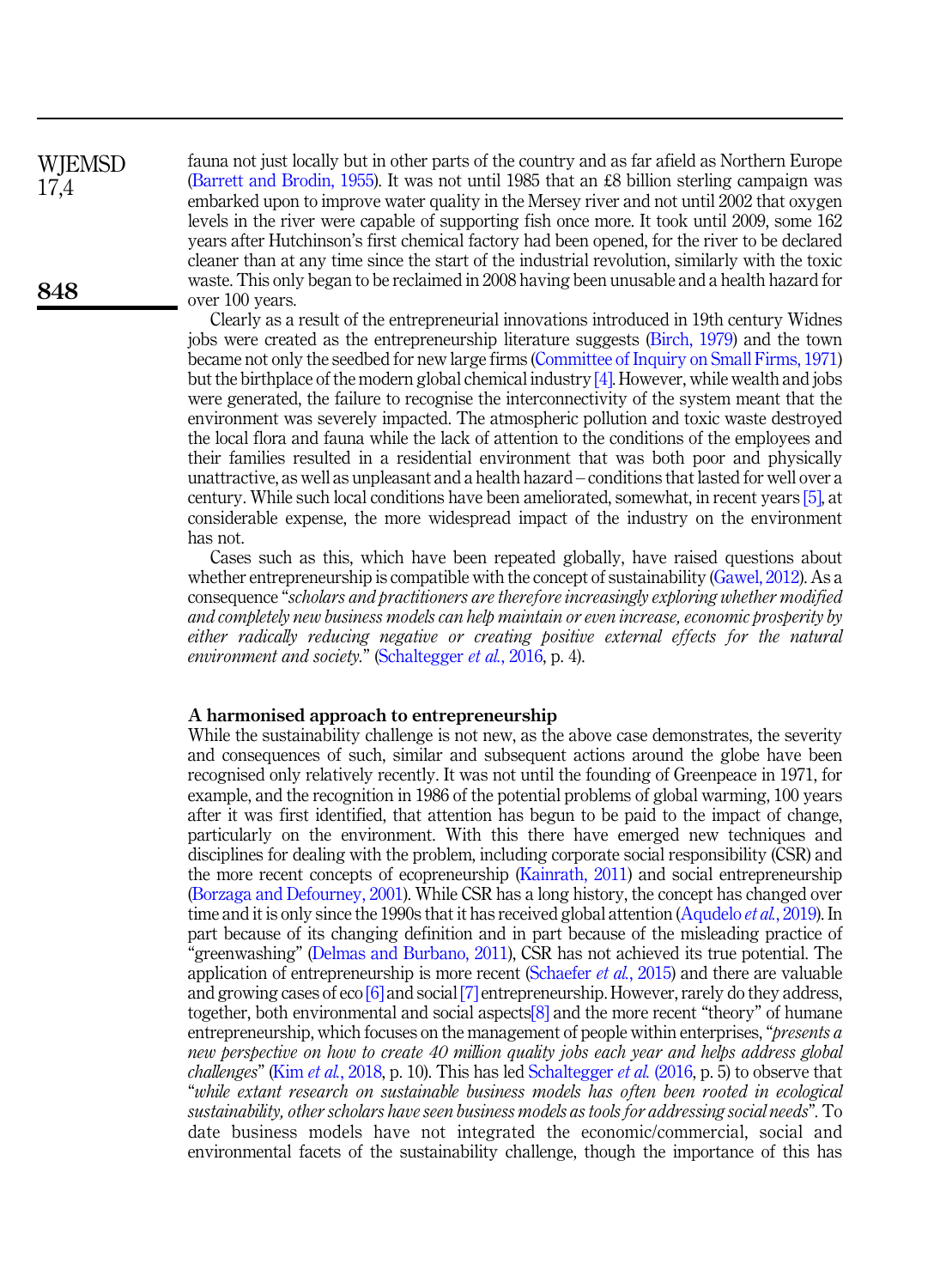been recognised [\(Katsikis and Kyrgidou, 2007;](#page-8-15) [Tilley and Young, 2009\)](#page-8-16) and the fact that if any one element in the ecosystem is changed it will have implications for all connected elements, which will need to adjust or be adjusted. The sustainability challenge, therefore, is multifaceted and the interconnectivity of the component elements means that any solution will need to adopt Ashby'[s \(1968\)](#page-7-12) Law of Requisite Variety. This implies that only variety can absorb variety–that it is not possible to address any problem by addressing just one facet. The solution must be equal to or greater than the number of factors involved. As Popper observed, "every solution of a problem, raises new unsolved problems". Not addressing such consequent problems leads to further disequilibrium, which suggests that any new business model must address not one but all aspects of the challenge. The second case study demonstrates how this may be achieved.

SEKEM Holding ([Abouleish and Kirchgessner, 2005\)](#page-7-13) is an Egyptian commercial enterprise that sells 150 products, including organic foods, herbal teas, medicines and organic cotton products, that are produced by 10 companies and sold nationally and internationally through 4 subsidiaries

- (1) ISIS Organic Food (vegetables, honey, dates, oils, beverages)
- (2) Lotus Organic Herbs and Spices
- (3) NatureTex Organic Textiles (Baby and children's wear, dolls, toy, home textiles)
- (4) PharmaAtos (pharmaceuticals)

To do this it has introduced biodynamic agriculture to Egypt and turned 70 acres of desert located 37 miles north east of Cairo into a thriving, fertile oasis. However, instead of focussing solely on business growth the objective of SEKEM Holding is somewhat broader, namely the introduction and promotion of sustainable agriculture through the holistic development of the individual, society and the environment. Profits generated by the Holding Company are used to fund social and cultural projects through the Co-operative of SEKEM Employees, which has responsibility for all aspects of the HR development of the workforce, and the SEKEM Development Foundation, which is responsible for all cultural matters and which receives 10% of all company profits.

In total the Holding company employs some 2000 people and has a network of over 3,000 farmers who produce for the Group. To help meet its objectives of promoting sustainable agriculture it has trained some 477 Egyptian farmers in biodynamic agricultural methods which are applied on approximately 4,600 acres of land. Since 2000 around 1,000 students have graduated from the Company's Vocational Training Centre and in 2012 it opened a not for profit university that specialises in sustainability and offers knowledge transfer opportunities to farmers, employees and the community. In addition, employees are entitled to reduced fees for the education of their children at SEKEM's Steiner or Waldorf schools [\[9\]](#page-7-14), while free courses are provided for illiterate employees. Healthcare is available for employees in SEKEM Health Centres.

The initiative was founded in 1977 by the late Dr Ibrahim Abouleish (1937–2017), an Egyptian Pharmacologist who studied Chemistry and Medicine in the Technical University of Graz in Austria. On returning to Egypt he became aware of the pressing problems of overpopulation, pollution and education, as well as the parlous state of Egyptian agriculture, with the country importing some 40% of its food and 60% of its wheat. Accordingly his vision was to create a comprehensive holistic business venture, based on a synthesis of the Islamic values of equitable business and social responsibility and the anthroposophy of Rudolf Steiner [\[10\]](#page-7-15) that would promote sustainable agriculture and enable employees and farming communities to improve their living conditions, health, education and quality of life. When the project was first launched he planted 120,000 casuarina, eucalyptus and Persian

A systemic approach to sustainability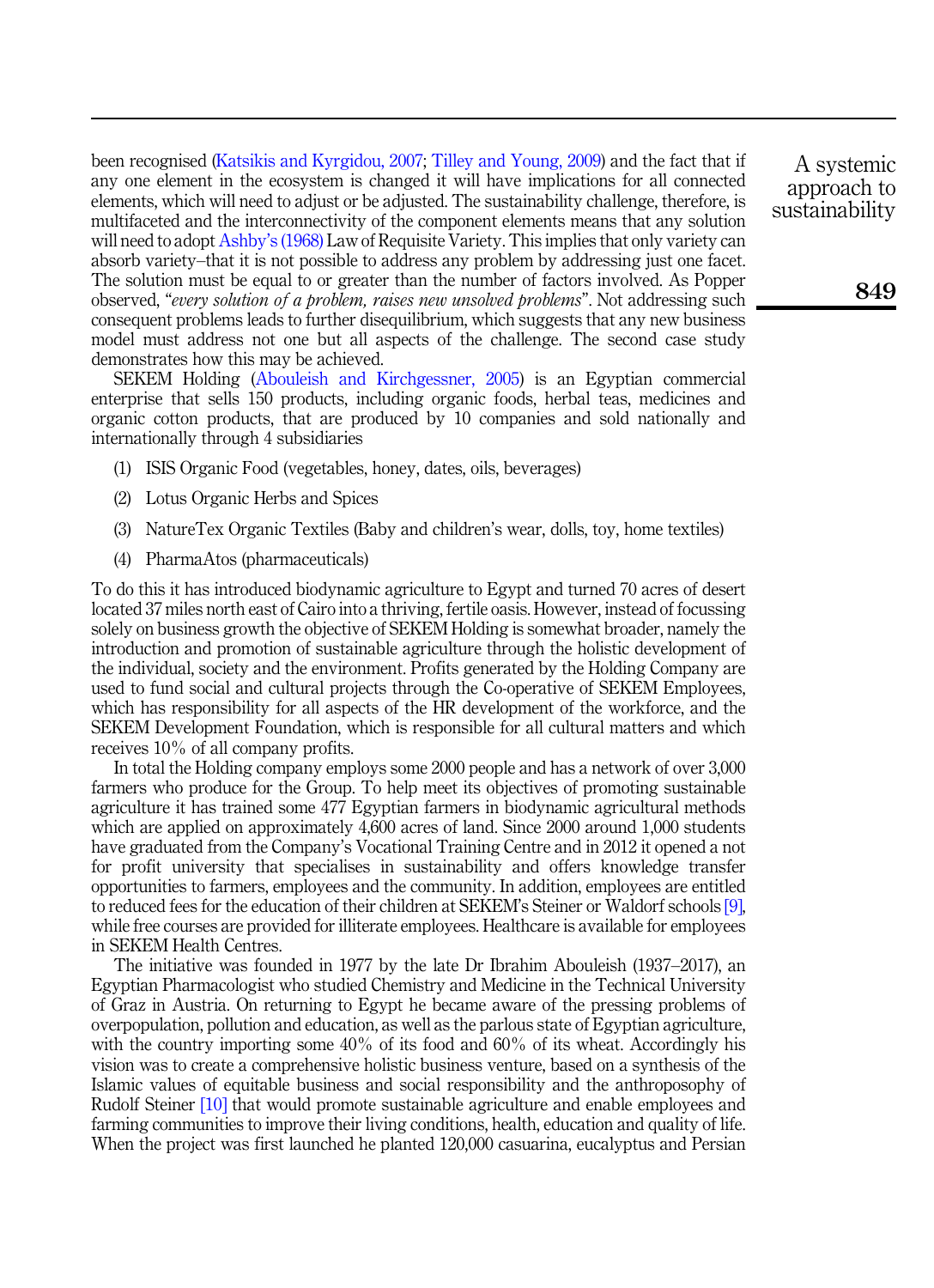**WIEMSD** 17,4

850

lilac seedlings, engaged the internationally renowned Egyptian architect, Hassan Fathy, to design traditional adobe housing and engaged and housed the native Bedouin residents. Some 43 years later his vision has resulted in some 684 acres of desert being reclaimed and converted to agricultural use with a 90% reduction in artificial fertilisers and pesticides and a 30% increase in the production of Egyptian cotton.

In 2003 Dr Abouleish received the Right Livelihood Award (also known as the Alternative Nobel Prize) from the King and Queen of Sweden in recognition of his creation of a 21st century business model that provided a practical and exemplary solution to one of the challenges of the 21st century.

#### **Discussion**

Although separated by some 200 years and almost 2,200 miles, there are similarities between the two case studies. Both brought about change through innovation and both created wealth and jobs as the literature on entrepreneurship suggests. However, the two cases are very different in terms of their social and environmental impact. Whereas in the first case, entrepreneurship paid attention solely to one facet (wealth and job creation), in the second the human, social and environmental facets were addressed and were equal in importance to the economic/commercial facet (Table 1).

Clearly the harmonised approach adopted by SEKEM combined economic/commercial, social and eco entrepreneurship  $[11]$  – and it is contended here that this is the way entrepreneurs will need to operate in the future if the mistakes of earlier generations are not to be repeated and the sustainability challenge is to be addressed.

Dr. Abouleish clearly understood the interconnectivity of the ecosystem and recognised that any change in the state of one will require or bring about change, to a greater or lesser extent, in the other connected elements, as did the Right Livelihood Award Foundation. In its Award citation, the Foundation stated:

Sekem (Egypt) shows how a modern business can combine profitability and engagement in world markets with a humanistic and spiritual approach to people and respect for the natural environment. The Jury sees SEKEM as a business model for the 21st century in which commercial success is integrated with and promotes the social and cultural development of society through the 'economics of love'."

The SEKEM initiative very much accords, therefore, with the harmony principles espoused by His Royal Highness The Prince of Wales [\(HRH The Prince of Wales](#page-8-17) et al., 2012). The Prince asserts that many of the modern challenges the world is facing are the result of disharmony with nature and contends that the solution lies in our ability to regain a balance with the world around us. It is not just nature and the environment that is important, though, but the physical wellbeing of the human population–its health, nutrition, living conditions, education, spirituality, etc.

|                                                                                                     | Involves                                                                                                          | Traditional entrepreneurship                                            | Harmonised entrepreneurship |
|-----------------------------------------------------------------------------------------------------|-------------------------------------------------------------------------------------------------------------------|-------------------------------------------------------------------------|-----------------------------|
| Table 1.<br>The impact of the<br>traditional and<br>harmomised<br>approaches to<br>entrepreneurship | Innovation<br>Wealth creation<br>Job generation<br>Natural environment<br>Built environment<br>Society/Human life | <b>Note(s):</b> (-) denotes negative impact (+) denotes positive impact |                             |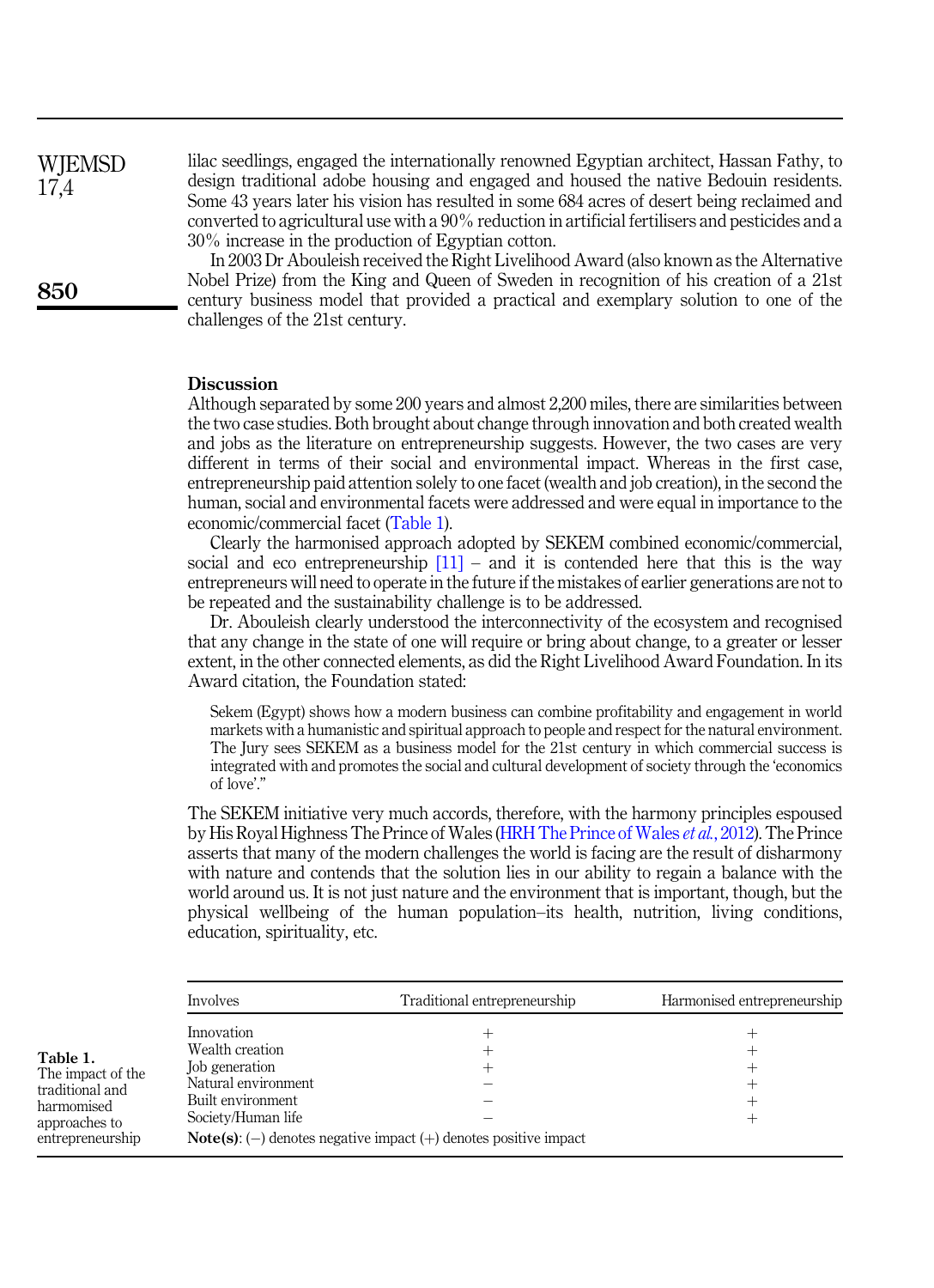The future of entrepreneurship and its contribution to sustainability lies, therefore, in seeing problems and opportunities more holistically and harmoniously, rather than as unrelated elements in what is a highly interconnected system. Accordingly, harmonious entrepreneurship might be defined as:

a vision for the future that is rooted in ethical innovation that results in change and improvement in economy and society, while not harming or damaging people or the environment. Preferably, it improves and replenishes them and leads to development that is both long-term and sustainable.

From the SEKEM case, it can be concluded that to be classed as harmonious entrepreneurship, entrepreneurial activity should not only conform to the definition but should embrace five PROSPER aspects of development identified by [El Kaffass \(2007\)](#page-8-18), namely it should be:

- (1) Professionally based: taking state-of-the-art quality measures to develop, improve and grow the business
- (2) Spiritually and ethically inspired: emanating from a principle of doing good on Earth – benefit the environment and the wholeness of the world, ensuring equilibrium and justice and sustaining the initial harmony of the universe.
- (3) Physically/materially concerned: supporting improvement in the health and wellbeing of people and the physical environment, including air, Earth, seas and space
- (4) Emotionally rooted: serving and benefitting the community
- (5) Rationally and intellectually based: creative and innovative, finding smart and novel solutions.

### Conclusion

As [Tilley and Young \(2009,](#page-8-16) p. 91) have acknowledged, there has been an

explosion of sustainability rhetoric but far too little absolute progress in reducing (never mind improving) the environmental and social problems society faces today.

Thus although it is recognised that there remain important research gaps in the field of sustainable entrepreneurship ([Greco and de Jong, 2017\)](#page-8-19), the aim has been to demonstrate the challenge and to show how entrepreneurship might contribute to what [Schaefer](#page-8-13) et al. (2015) refer to as "*sustainability-as-flourishing*". It contends that if sustainability is to flourish, and both potential future damage and the mistakes of the past are to be avoided, a holistic, harmonious approach to entrepreneurship is required. It is not sufficient for entrepreneurship to be categorised as social, commercial, eco, humane, etc. and implemented independently. Rather, the approaches need to be integrated or harmonised and the likely ramifications of any innovation need to be anticipated and addressed. This would appear to contradict the finding of [Belz and Binder \(2017,](#page-7-17) p. 1) who conclude "that the triple bottom line of ecological, social and economic goals is integrated sequentially, not simultaneously". As the SEKEM case demonstrates, they can be introduced simultaneously, but they should be planned from the outset.

The two case studies have been selected purposively to demonstrate the traditional and harmonised approaches to entrepreneurship and innovation. While one dates back 150 years or more, it demonstrates quite clearly the long-term, damaging impact innovation can have on society and the environment without harmonisation. The other, a product of the 21st century, shows the positive effects of innovation on the economy, the environment and society with

A systemic approach to sustainability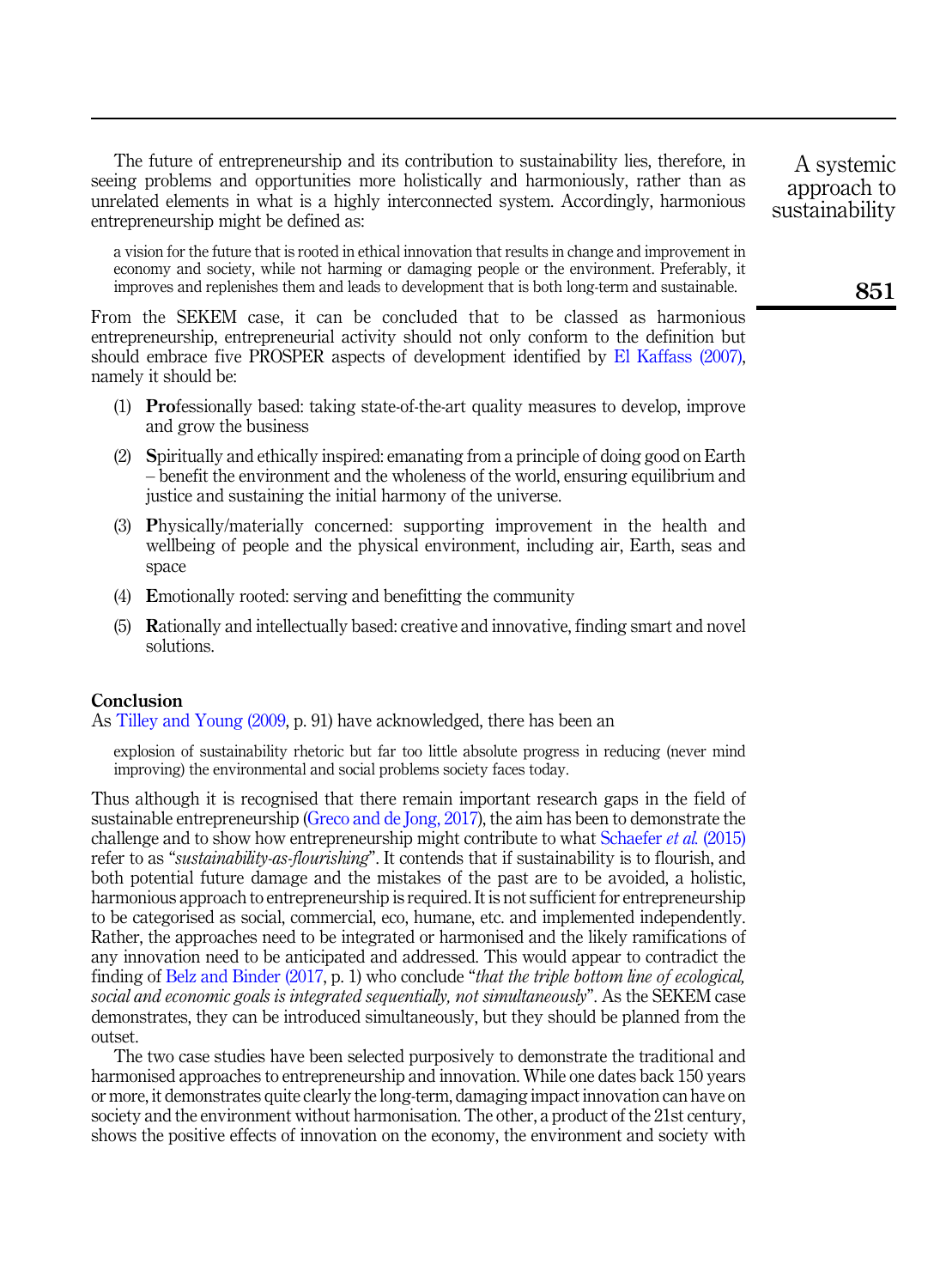the adoption of a harmonised approach. SEKEM could not have been as successful commercially if it had not cared for and educated its workforce, or ensured the sustainability and fertility of the environment. As [Gawel \(2012,](#page-8-9) p. 14) has concluded, though, the proecological and pro-social postulates of sustainability must be integrated into the strategy of the firm. This has implications for both new and established ventures, whether large or small, as well as for those members of the support network who advise, mentor and train them. **WIEMSD** 17,4

Additionally, the SEKEM case demonstrates the sort of competences entrepreneurs will need if they are to lead sustainable change. [Villar and Miralles \(2019\)](#page-8-0) conclude that sustainability entrepreneurs (as they call them) differ from more conventional entrepreneurs particularly in their desire to change the world and it is necessary, therefore, "to acknowledge the orientation and motivation of the entrepreneur to include non-economic goals in the entrepreneurial ventures" [\(Villar and Miralles, 2019,](#page-8-0) p. 106). Clearly, the SEKEM case highlights Dr Abouleish's concern for both the environment and society, and his desire to address the economic and social problems facing Egypt. At the same time it demonstrates his

- (1) Creativity, foresight and vision,
- (2) Ability to think strategically
- (3) Interdisciplinary competence (including commercial awareness)
- (4) Economic, ethical, environmental and social consciousness
- (5) Understanding of systems thinking
- (6) Action orientation
- (7) Ability to motivate and empower people.

Several of these competences have been identified, previously, by Lans et al. [\(2014\)](#page-8-20) and more recently by [Ploum](#page-8-21) *et al.* (2018). They are the competences that will be needed to deliver a harmonised approach to entrepreneurship and the sort of competences that will need to be developed in our young people if the sustainability challenges the world is facing are to be addressed currently and in the future. Inevitably this will require a paradigm shift in the way entrepreneurship and sustainability are taught, something that appears to be more established in entrepreneurship education ([Kirby, 2007](#page-8-22)) than it is in education for sustainability ([Christie](#page-7-18) et al., 2013).

Doubtless other, similar cases could have been cited to exemplify both the negative and positive contributions that entrepreneurship can make to resolve the sustainability challenge the world is facing. On the basis of these two cases, though, a harmonised approach to entrepreneurship would appear to offer opportunities for increased sustainability. Further research is necessary to explore such cases and test the efficacy of the proposed harmonised approach in different socio-economic contexts and physical environments. However, as [HRH](#page-8-17) [The Prince of Wales](#page-8-17) *et al* (2010, p. 3) have recognised "the many environmental and social problems that now loom large on our horizon cannot be solved by carrying on with the very *approach that has caused them*". A new approach to entrepreneurship and sustainability is required for, as Schumpeter has acknowledged, it is only through "*new combinations*" that the status quo will be disrupted and progress made.

#### Notes

<span id="page-6-0"></span>1. The 1987 World Commission on Environmental Development definition of sustainability is "development that meets the needs of the present without compromising the ability of future generations to meet their own needs".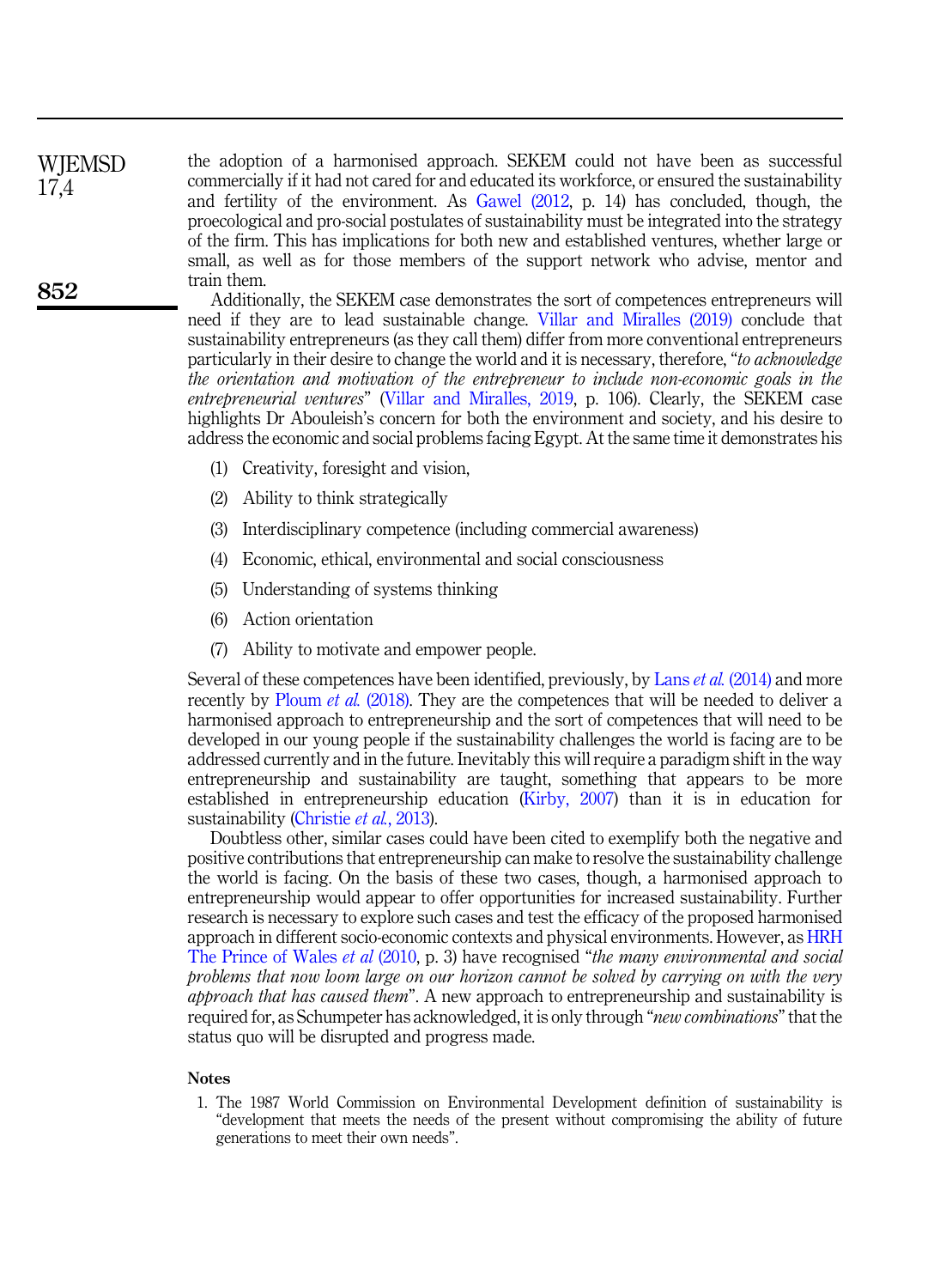- <span id="page-7-0"></span>2. In 1866, Frida Mond (wife of Ludwig Mond) wrote that where she lived, about 3 miles from the chemical plants on the outskirts of Widnes, was "a pretty place, with cheerful, clean houses, quite free from the smoke and dust of the factories, chiefly occupied by manufacturers and nice people...I love it here"[\(Cohen, 1956](#page-8-23)).
- <span id="page-7-2"></span>3. In the UK a workhouse was a place where those unable to support themselves were offered accommodation and employment.
- <span id="page-7-5"></span>4. In 1890, several of the independent chemical companies merged to form the United Alkali Company Ltd which merged, in 1926, with three other companies to form Imperial Chemical Industries Limited (ICI), at one time the largest manufacturer in Britain. In 2008 it was acquired by AkzoNobel for £8 billion.
- <span id="page-7-6"></span>5. In 2009, Halton Borough Council, the planning authority for Widnes, published a 60 page Supplementary Planning Document intended to deliver comprehensive regeneration benefits to the area and ensure that "a suitable standard of development is achieved that will improve the visual and environmental quality of the area". Implementation of the plan was scheduled to take 15 years from 2011–2026.
- <span id="page-7-9"></span>6. Ecopreneurship may be defined as entrepreneurship that addresses and finds innovative sustainable solutions to environmental problems.
- <span id="page-7-10"></span>7. In social entrepreneurship the aim is not to create wealth but to find innovative solutions for community-based problems.
- <span id="page-7-11"></span>8. Under some definitions of social entrepreneurship the environment is considered but usually the focus is on only one aspect of the problem, social or environmental.
- <span id="page-7-14"></span>9. These schools provide a holistic approach to education by developing the intellectual, artistic and practical skills of their pupils.
- <span id="page-7-15"></span>10. As system of teaching and helping people to become as mentally and physically healthy as possible.
- <span id="page-7-16"></span>11. In 2004 the Schwab Foundation selected Dr Abouleish for their Outstanding Social Entrepreneur Award.

#### References

- <span id="page-7-13"></span>Abouleish, I. and Kirchgessner, M. (2005), Sekem: A Sustainable Community in the Egyptian Desert, Floris Books, Edinburgh.
- <span id="page-7-1"></span>Allen, J.F. (1907), Some Founders of the Chemical Industry: Men to Be Remembered, Sherratt and Hughes, Manchester.
- <span id="page-7-8"></span>Aqudelo, M.A.L., Johannsdottir, L. and Davidsdottir, B. (2019), "A literature Review of the history and evolution of corporate social responsibility", International Journal of Corporate Social Responsibility, Vol. 4 No. 1, pp. 1-23.
- <span id="page-7-12"></span>Ashby, W.R. (1968), "Variety, constraint and the law of requisite variety", in Buckley, W. (Ed.), Modern Systems Research for the Behavioural Scientist, Aldine Publishing, Chicago, IL.
- <span id="page-7-3"></span>Barrett, E. and Brodin, G. (1955), "The acidity of scandinavian precipitation", Tellus, Vol. 7 No. 2, pp. 252-257.
- <span id="page-7-17"></span>Belz, F.M. and Binder, F.K. (2017), "Sustainable entrepreneurship: a convergent process model", Business Strategy and the Environment, Vol. 26 No. 1, pp. 1-17.
- <span id="page-7-4"></span>Birch, D. (1979), *The Job Generation Process*, MIT Program on Neighbourhood and Regional Change, Massachusetts.
- <span id="page-7-7"></span>Borzaga, C. and Defourny, J. (2001), *The Emergence of Social Enterprise*, Routledge, Abingdon.
- <span id="page-7-18"></span>Christie, B.A., Miller, K.K., Cooke, R. and White, J.G. (2013), "Environmental Sustainability in Higher Education; how do academics teach?", Environmental Research, Vol. 19 No. 3, pp. 385-414.

A systemic approach to sustainability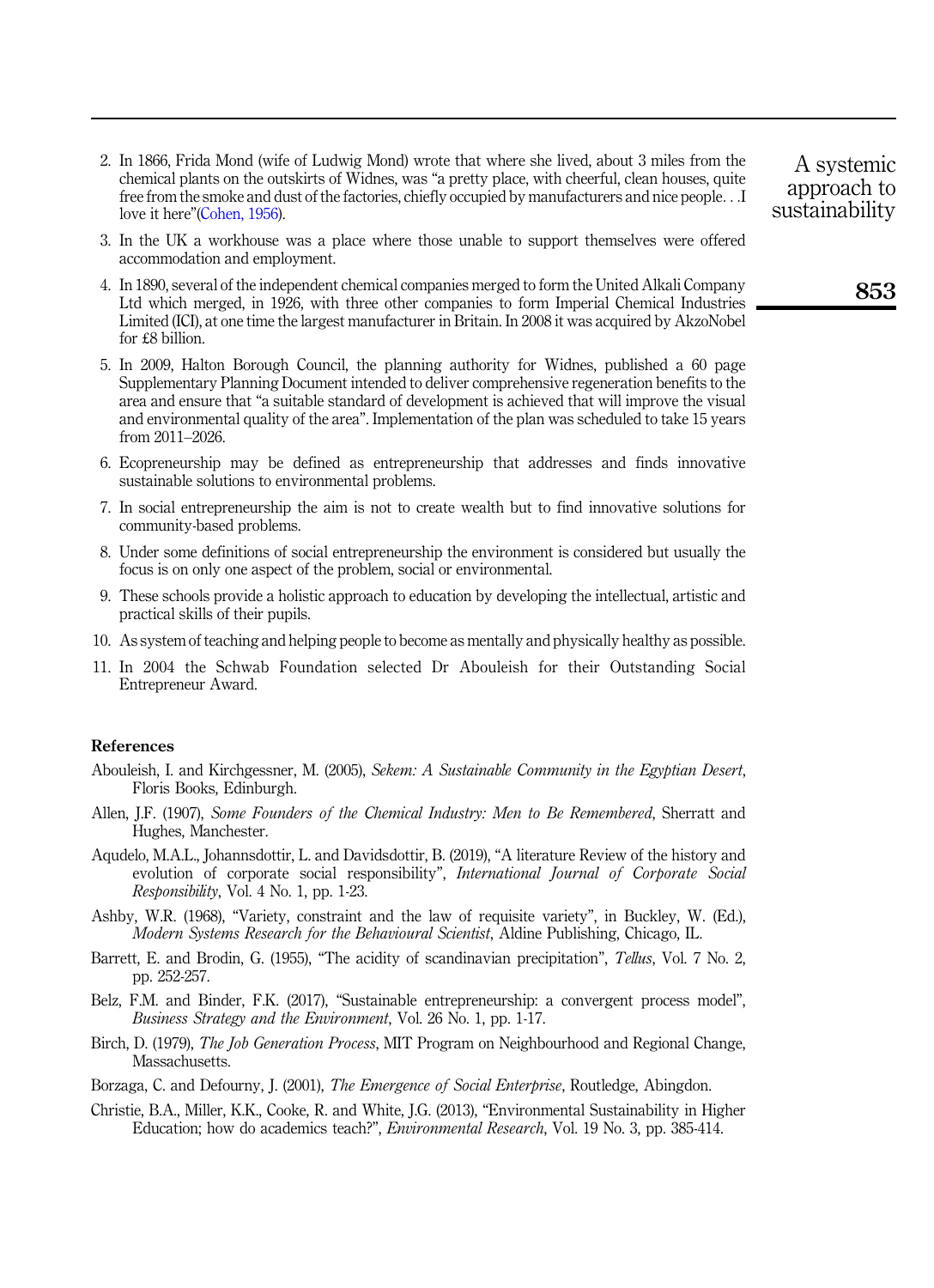<span id="page-8-23"></span><span id="page-8-22"></span><span id="page-8-21"></span><span id="page-8-20"></span><span id="page-8-19"></span><span id="page-8-18"></span><span id="page-8-17"></span><span id="page-8-16"></span><span id="page-8-15"></span><span id="page-8-14"></span><span id="page-8-13"></span><span id="page-8-12"></span><span id="page-8-11"></span><span id="page-8-10"></span><span id="page-8-9"></span><span id="page-8-8"></span><span id="page-8-7"></span><span id="page-8-6"></span><span id="page-8-5"></span><span id="page-8-4"></span><span id="page-8-3"></span><span id="page-8-2"></span><span id="page-8-1"></span><span id="page-8-0"></span>

| WJEMSD | Cohen, J.M. (1956), The Life of Ludwig Mond, Methuen, London.                                                                                                                                                                                        |  |  |
|--------|------------------------------------------------------------------------------------------------------------------------------------------------------------------------------------------------------------------------------------------------------|--|--|
| 17,4   | Committee of Inquiry on Small Firms (1971), Small Firms (Cmnd 4811), HMSO, London.                                                                                                                                                                   |  |  |
|        | Delmas, M.A. and Burbano, V.C. (2011), "The drivers of greenwashing", California Management<br><i>Review</i> , Vol. 54 No. 1, pp. 64-87.                                                                                                             |  |  |
|        | Drucker, P.F. (1985), Innovation and Entrepreneurship, Butterworth-Heineman, Oxford.                                                                                                                                                                 |  |  |
| 854    | El Kaffass, I. (2007), Presentation on Leadership Third Annual Event of the Leadership in Education<br>(LEAD) Program, American University, Cairo.                                                                                                   |  |  |
|        | Freeman, J. (2008), "The perils of galligu", New Civil Engineer, 24th April.                                                                                                                                                                         |  |  |
|        | Gawel, A. (2012), "Entrepreneurship and sustainability: do they have anything in common?", <i>Poznan</i><br>University of Economics Review, Vol. 12 No. 1, pp. 5-16.                                                                                 |  |  |
|        | Greco, A. and de Jong, G. (2017), "Sustainable Entrepreneurship: definitions, themes and research<br>gaps", Working Paper, Centre for Sustainable Entrepreneurship, University of Groningen.                                                         |  |  |
|        | Hall, J.K., Daneke, G.A. and Lenox, M.J. (2010), "Sustainable development and entrepreneurship: past<br>Contributions and future directions", Journal of Business Venturing, Vol. 25 No. 5, pp. 439-448.                                             |  |  |
|        | HRH The Prince of Wales Juniper, T. and Skelly, I. (2012), <i>Harmony: A New Way of Looking at Our</i><br>World, HarperCollins, London.                                                                                                              |  |  |
|        | Kainrath, D. (2011), <i>Ecopreneurship in Theory and Practice: A Proposed Emerging Framework for</i><br>Ecopreneurship, Lambert Academic Publishing.                                                                                                 |  |  |
|        | Katsikis, I.N. and Kyrgidou, L.P. (2007), "The concept of sustainable entrepreneurship: a conceptual<br>framework and empirical analysis", Academy of Management Proceedings, Vol. 1, pp. 1-6.                                                       |  |  |
|        | Kim, K., El Tarabishy, A. and Bae, Z. (2018), "Humane entrepreneurship: how focusing on people can<br>drive a new era of wealth and quality job creation in a sustainable world", Journal of Small<br>Business Management, Vol. 56 sup.1, pp. 10-29. |  |  |
|        | Kirby, D.A. (2003), <i>Entrepreneurship</i> , McGraw-Hill, Maidenhead.                                                                                                                                                                               |  |  |
|        | Kirby, D.A. (2007), "Changing the entrepreneurship education paradigm", in Fayolle, A. (Ed.),<br><i>Handbook of Research in Entrepreneurship Education, Vol. 1, Cheltenham Edward Elgar</i><br>Publishing, A General Perspective.                    |  |  |
|        | Lans, T., Blok, V. and Wesselink, R. (2014), "Learning apart together: towards anintegrated<br>framework for sustainable entrepreneurship competence in higher education", Journal of<br>Cleaner Production, Vol. 62, pp. 34-47.                     |  |  |
|        | Ploum, L., Blok, V., Lans, T. and Omta, O. (2018), "Towards a validated competence framework for<br>sustainable entrepreneurship", <i>Organization and Environment</i> , Vol. 31 No. 2, pp. 113-132.                                                 |  |  |
|        | Schaefer, K., Corner, P.D. and Kearnis, K. (2015), "Social, environmental and sustainable<br>entrepreneurship research; what is needed for sustainability-asflourishing", Organisation and<br>Environment, Vol. 28 No. 4, pp. 394-413.               |  |  |
|        | Schaltegger, S., Hansen, E.G. and Ludeke-Freund, F. (2016), "Business models for sustainability:<br>origins, present research and future avenues", Organization and Environment, Vol. 29<br>No. 1, pp. 3-10.                                         |  |  |
|        | Schumpeter, J.A. (1943), <i>Capitalism, Socialism and Democracy</i> , Allen and Unwin, London.                                                                                                                                                       |  |  |
|        | Shehrard, R.H. (1897), The White Slaves of England, Being True Pictures of Certain Social Conditions<br>in the Kingdom of England in 1897, James Bowden, London.                                                                                     |  |  |
|        | Tilley, F. and Young, W. (2009), "Sustainability entrepreneurs – could they Be the true wealth<br>generators of the future?", Greener Management International, Vol. 55, pp. 79-92.                                                                  |  |  |
|        | Timmons, J.A. and Spinelli, S. (2006), New Venture Creation: Entrepreneurship for the 21st Century,<br>McGraw-Hill Education, New York.                                                                                                              |  |  |
|        | Villar, E.B. and Miralles, F. (2019), "Sustainable entrepreneurship in response to grand challenges:<br>what do we know and how do we move forward?", DLSU Business and Economics Review,<br>Vol. 28 No. 3, pp. 102-111.                             |  |  |